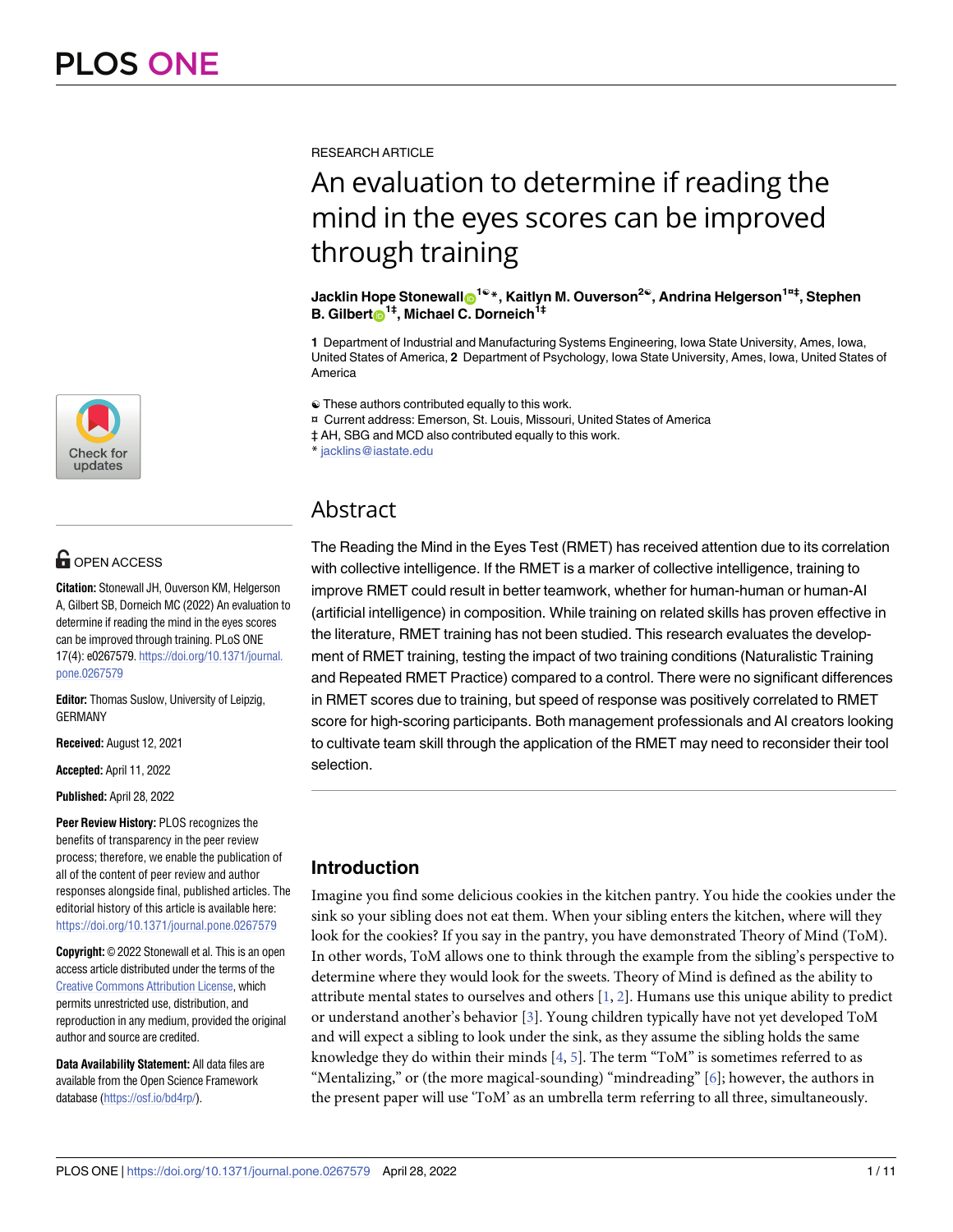<span id="page-1-0"></span>**Funding:** The author(s) received no specific funding for this work.

**Competing interests:** The authors have declared that no competing interests exist.

Many social and interpersonal skills associated with ToM have been linked to team success [\[7](#page-9-0)]. As more classrooms and workplaces acknowledge the benefits of better learning outcomes through group and team-work, and as enterprises continue to pursue human-AI (artificial intelligence) teaming, efforts to understand factors affecting these collaborations have also gained momentum. Research shows that increased ability to understand another's feelings or perceptions aids in the ability to manage social situations that are critical to successful teamwork [\[8,](#page-9-0) [9](#page-9-0)]. In human-AI interactions the machine's ability to attribute mental states to others greatly enhances the quality of the interaction [[10](#page-9-0)]. As such, AI researchers have turned to ToM as a way to provide automation with the ability to process human facial expression data in real time [\[10\]](#page-9-0). Likewise, the ability of humans to utilize ToM to manage human-AI interactions also needs to be studied. This requires the capability to measure ToM and to understand if a ToM-based ability to succeed in cooperative tasks can be increased through training.

ToM may be measured in various ways, including the Reading the Mind in the Eyes Test (RMET). This test of social sensitivity evaluates individuals' ability to "tune in" to another's mental state by looking at images of the eye region of the face and matching the expression they see to the closest-matching one-word description [\[11\]](#page-9-0). In this way, participants demonstrate their ability to attribute a mental state to others.

Scores on the RMET correlate positively with collective intelligence, or an individual's ability to succeed in a variety of cooperative tasks  $[9, 12]$  $[9, 12]$  $[9, 12]$  $[9, 12]$ . However, it is unknown whether an improvement on RMET scores leads to an improvement in collective intelligence. The first step in investigating if this is the case is to establish whether or not it is possible to improve RMET scores through training. While training on ToM is commonly used in the treatment of autism [[13](#page-9-0)], training designed specifically to increase individual ability to glean mental state information from the faces of others has not been developed. By developing better "face-reading" skills, it is hoped that individuals (human or otherwise) could thus be trained to be better teammates. Therefore, the aim of this work was to develop and test methods of training individuals to perform better on the RMET.

The RMET is a widely applied and accepted test for measuring ToM [[14](#page-9-0), [15](#page-9-0)]. The RMET presents participants with 36 photographs of the eye regions of given individuals. Paired with each photograph are four descriptor words from which the participant must select the one best corresponding with the emotion exhibited in the eyes. Participants score one point for every correct answer, with a maximum score of 36. Evaluations against other tests for measuring ToM have shown that RMET has fair reliability [\[14,](#page-9-0) [15](#page-9-0)].

There are a few known limitations of the RMET: neurodiversity, cultural differences in emotion recognition and processing, and knowledge of the English language. First, and perhaps most clearly, the RMET has demonstrated a strong ability to identify individuals with different social intelligence but otherwise typical cognitive intelligence; examples include neurodiverse individuals, such as those with high functioning autism or Asperger syndrome [\[11,](#page-9-0) [14\]](#page-9-0). This was the purpose for which the RMET was originally developed [\[11\]](#page-9-0).

While the basic emotions (happiness, sadness, surprise, fear, disgust, anger, and contempt) are accepted as universal by some  $[16–18]$  $[16–18]$ , research by Jack et al.  $[19]$  countered this belief by demonstrating a cultural influence on how individuals express different emotions. Jack and colleagues' [\[19\]](#page-10-0) research found that for East Asian individuals, whose facial expressions are governed by different, culture-specific rules for how emotions should be displayed, Ekman's basic emotions were not consistently identified, and other emotions fundamental to the culture were not included in these "basic emotions." Further, the RMET features exclusively light-skinned faces which could affect the ability of non-white participants to recognize the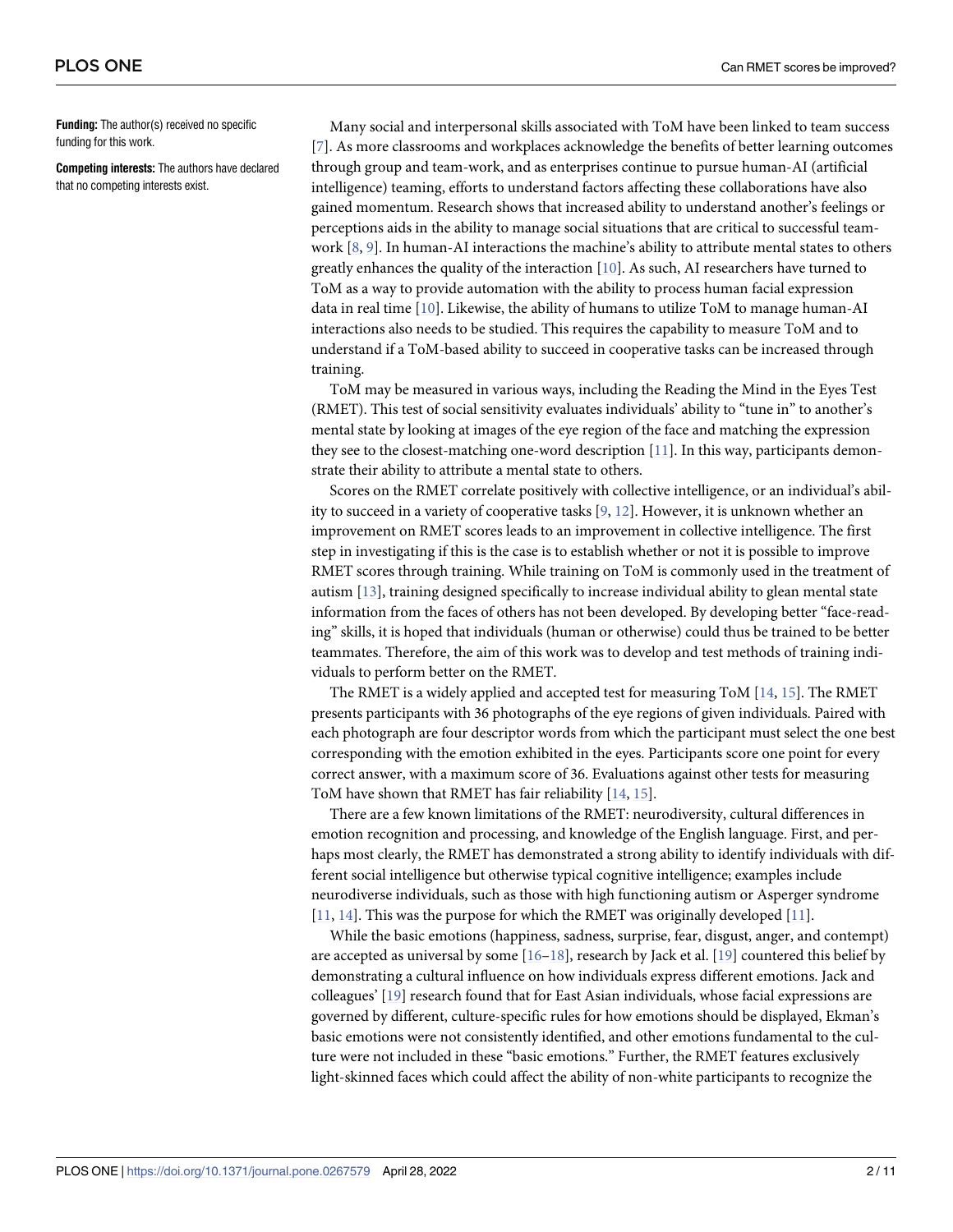<span id="page-2-0"></span>emotion displayed in the stimuli, reminiscent of the "other-race effect," in which individuals have difficulty recognizing faces of individuals whose race differs from their own [[20](#page-10-0)].

Lastly, The RMET involves the association of facial expressions to emotion words which may be difficult for participants whose native language is not English. The difficulty of completing the RMET outside of one's native language and the utility of offering the test in multiple languages is evidenced by the translation of the test into French [\[21](#page-10-0)] and Spanish among others [[22](#page-10-0)].

Various studies have been conducted on increasing ToM through training, including Kidd and Castano [\[23\]](#page-10-0) in which a correlation was identified between reading literary fiction and improved RMET scores. Participants in Kidd and Castano's [[23](#page-10-0)] experiments read one brief text and showed only short-term improvements to RMET scores, a result that is debated in the literature [\[24–26](#page-10-0)]. Studies which have looked into establishing long-term improvements have focused primarily on children with more-extensive (compared to Kidd and Castano's work [\[23\]](#page-10-0)) literature-based training [\[27,](#page-10-0) [28\]](#page-10-0). These studies found that by discussing stories filled with mental-state vocabulary, children's ability to understand this vocabulary and to interpret the emotions of others was improved. However, limited studies have been performed on ToM training for adults [[29](#page-10-0), [30](#page-10-0)], the purpose which the RMET was created to fulfill [[6](#page-9-0)]. Further, understanding how RMET may or may not train ToM may help to establish deep-learning strategies for teaching AI to infer mental states [\[10\]](#page-9-0).

The study had four main hypotheses. ToM training has shown to be helpful for those with diminished ToM capacity. As RMET is a Theory of Mind measure [[11](#page-9-0)], a Naturalistic RMET Training was developed based on traditional ToM training. By basing Naturalistic RMET Training on ToM training, it is hypothesized that individuals who receive training will improve their RMET scores.

#### *H1*: *Naturalistic RMET Training will result in a RMET score increase compared to No Training*.

To ensure that the effect of the Naturalistic Training is more than any changes in RMET score due to familiarity with the content of the test, a portion of participants were placed in the Repeated RMET Training group, where they were instructed to take the test multiple times without feedback. The Naturalistic Training is hypothesized to result in a larger score increase by teaching participants to read emotions, rather than just expecting them to correct their ability without feedback.

# *H2*: *Naturalistic RMET training will result in a greater increase in score than Repeated RMET training*.

Participants with higher initial RME ability are hypothesized to benefit less from training than those whose initial RMET ability was low.

# *H3*: *Low initial RMET performers will see greater improvements in RMET score from training than those who initially scored high on the RMET*.

We expect that RMET score will be higher for individuals who answer the questions faster, i.e., in less time. This hypothesis was first published by Tracy and Robins [[31](#page-10-0)] as part of their second study in that manuscript. The present study does not restrict response time or induce cognitive load, instead allowing participants to deliberate and observing whether, within an environment encouraging of deliberation, higher average response times per question were related to lower RMET score.

*H4*: *Time per question is negatively correlated to RMET score*.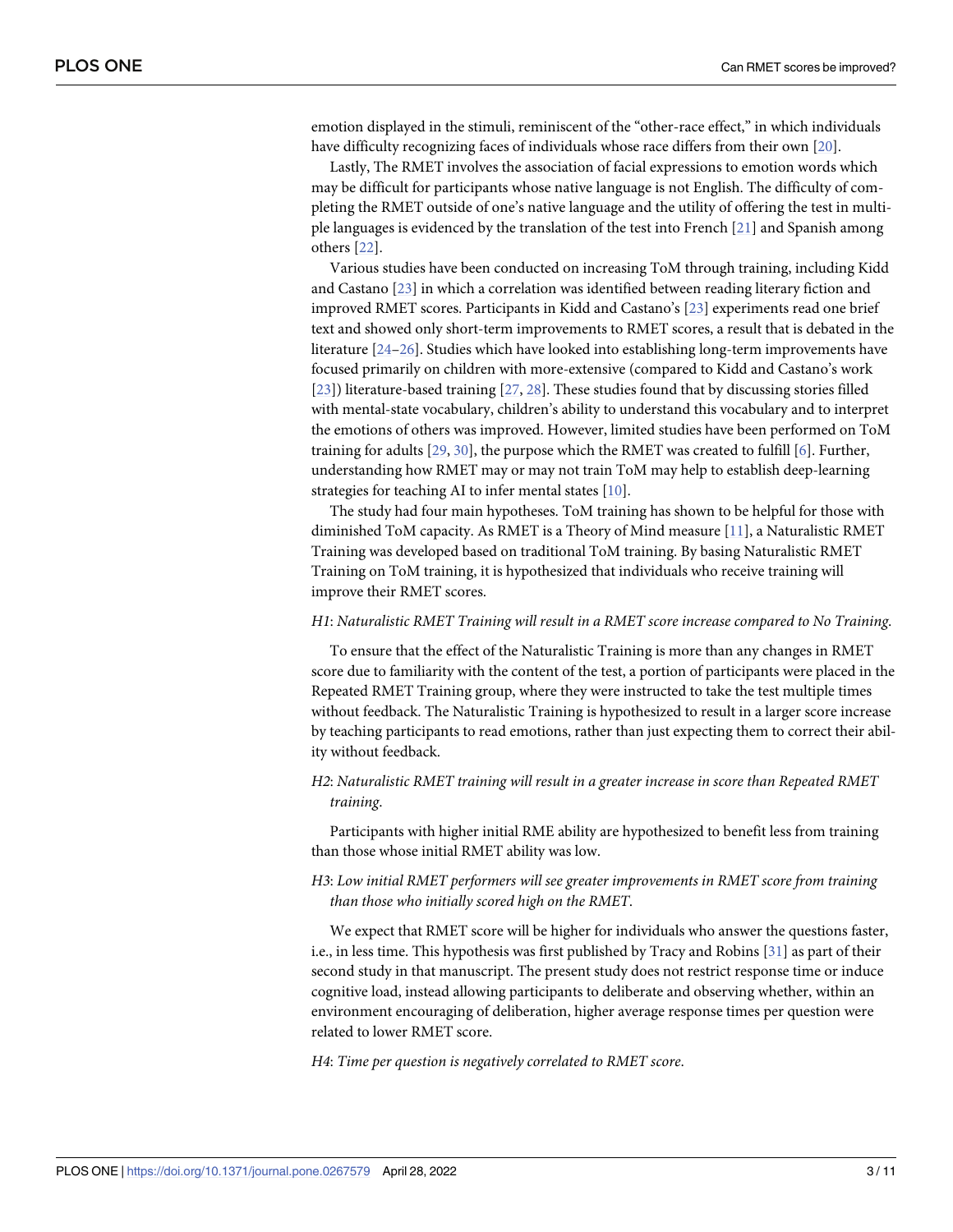# <span id="page-3-0"></span>**Experimental method**

The objective of the study was to determine if training can impact RMET scores. This study was approved as exempt by the Institutional Review Board of Iowa State University (#18–075). Electronic informed consent was obtained from all participants.

#### **Participants**

The study included 429 participants (307 women, 117 men, 3 non-binary) recruited from a public university and social media. Participants averaged 30.4 years of age (range 18–74). English was the most comfortable language for 76% of participants and 73% of participants identified their native country as the United States. In terms of sexual orientation, 90.4% of participants identified as heterosexual or straight, 0.7% identified as lesbian, 1.2% identified as gay, 3.5% identified as bisexual, 2.3% identified as an orientation not listed, and 1.9% chose not to respond. For completing the study, participants were given a chance to win one of three \$99 Amazon e-gift certificates.

# **Experimental design and procedure**

The experiment was a between-subjects design in the form of an online survey via Qualtrics. All participants were instructed to complete the experiment on a laptop or desktop computer and the use of smartphones or tablets was discouraged. Participation in the experiment lasted approximately 45 minutes. The specifics of the procedure are discussed below.

Once participants had given electronic consent and verified their age, they completed the Pre-training RMET (henceforth referred to as the Pre-RMET). After completing the Pre-RMET, each participant was randomly assigned to one of three conditions, Naturalistic Training, Repeated Training, or No Training, using Qualtrics's randomization function. Time in the assigned condition was approximately 20 minutes for all conditions. In the "Repeated Training" condition, participants repeated the RMET three times without feedback. In the "Naturalistic Training" condition, participants were guided through the training described below, which was designed to improve their ability to read faces. In the "No Training" condition, participants were given unrelated distractor tasks in the form of visual puzzles and videos to keep them occupied for the same amount of time taken in other training groups. The distractor tasks (I-spy puzzle, spot-the-difference puzzle, videos to watch) were specifically chosen to be as unrelated to the test as possible yet require visual processing similar to the RMET. After each distractor video, the participant completed a quiz on the content to allow for control for participant inattention. All participants then completed the Post-training RMET (Post-RMET) and a demographics survey.

Participants in the Naturalistic Training condition were introduced to the concept of basic emotions by watching a video on decoding facial expressions [\[32\]](#page-10-0) and reading an article which explains those facial expressions in more detail [[33](#page-10-0)]. Drawing on the Theory of Mind training described by Adibsereshki, Nesayan, Asadi Gandomani, & Karimlou [\[34\]](#page-10-0), in which participants were given feedback on how well they sorted pictures and drawings of facial expressions into emotion categories, all of the Naturalistic Training media were followed by quizzes with correct/incorrect feedback.

Training on complex emotions featured two Pixar short films, *Lifted* [[35](#page-10-0)] and *Partly Cloudy* [\[36\]](#page-10-0). After watching these short films, participants answered questions about the animated characters' emotions based on still images from the films. Naturalistic Training ended with a sample RMET-like quiz that used dynamic images, or video clips, of an eye-region of faces expressing emotions as stimuli, rather than static images [\[37\]](#page-10-0), and feedback was given on the answers to each question. The next section briefly describes the systematic methods used to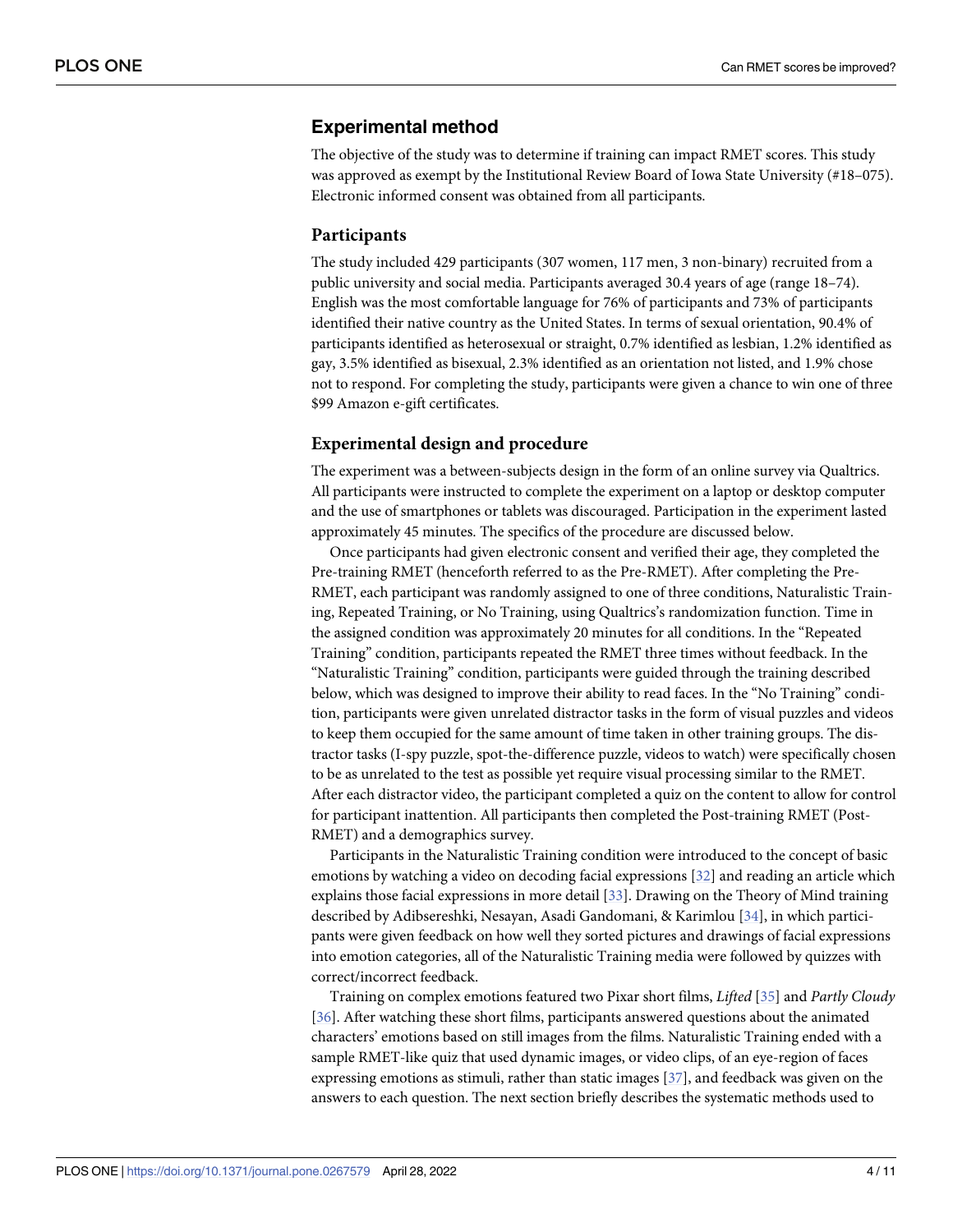<span id="page-4-0"></span>develop these training stimuli, while more detail can be found in Ouverson, Stonewall, Gilbert and Dorneich [[38](#page-10-0)].

# **Naturalistic training stimuli development**

The objective of the Naturalistic Training (previously referred to as Strategic Training; [[38](#page-10-0)]) was to give participants practice interpreting facial cues, patterns, and expressions so that they could ultimately interpret the emotional state of the person. To develop the materials, a set of training stimuli different from the 36 faces in the RMET was needed. As detailed by Ouverson et al. [\[38\]](#page-10-0), 92 complex emotion answer choices were assigned from the original RME to the Pixar stills. First, the answer choices from the RMET were grouped into seven categories corresponding to basic emotions: Anger, Sadness, Surprise, Happiness, Disgust, Fear, and Contempt. Each category had approximately 20 complex emotions answer choices listed (some words appeared in multiple categories). Stills were also uniquely sorted into the seven basic emotion categories. A survey randomly assigned a Pixar still to four of the 20 RMET answer choices corresponding to the basic emotion category. A separate sample of participants from this paper's primary study ( $n = 136$ ) rated how well the choices fit with the emotion seen ( $1 =$ "Does Not Fit at All" and  $7 =$  "Fits Very Well"). The answer choice with the highest mean score was chosen as the "correct" answer for the still, while the three answer choices with the lowest mean scores were chosen as the distracter choices. The results from this initial survey were used to create the Naturalistic Training on reading complex emotions.

#### **Independent variable**

The study had one independent variable, *Training Type*, with three levels: Repeated Training (the RMET was taken three times without feedback), Naturalistic Training (participants were trained using different materials with feedback), and No Training (participants completed distractor tasks in lieu of training).

#### **Quasi-independent variable**

A quasi-independent variable was *Initial RME Ability* (low, high). Initial RME ability was calculated using the Pre-RMET score. If a participant scored at or below the  $25<sup>th</sup>$  percentile of collected data (i.e., the observed first quartile, a score of 25 or less), they were considered to have low RME ability. Conversely, if the participant achieved a score of at least 30 (75th percentile), they were considered to have high RME ability. In order to observe the effects of high and low, but not moderate Initial RME ability, the middle quartiles were not included in analysis.

#### **Dependent variables**

The study included three dependent variables: Post-RMET score (out of 36), Change in RMET score (range of -36 to +36), and Time per Question (in seconds; measured for each RMET question). The Post-RMET was replicated in Qualtrics after training using the same images and choices as the pre-training RMET and scored out of 36. Change in RMET score was calculated during analysis by subtracting the initial RMET score from the final RMET score and used to delineate "low-scoring" and "high-scoring" participants. Because participants are introduced to manipulations between the Pre- and Post-RMET, the RMET scores compared in most analyses are the Pre-RMET scores.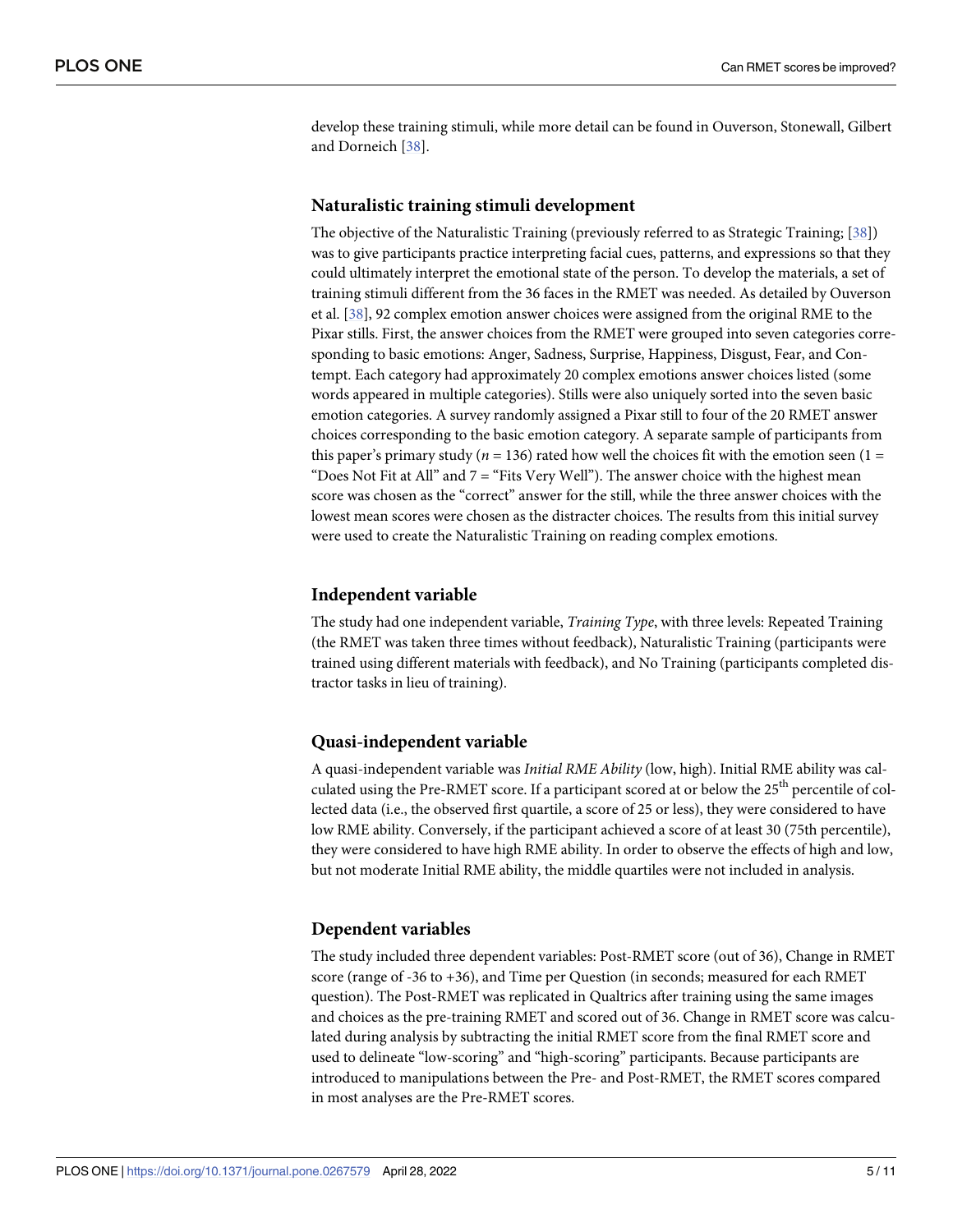# <span id="page-5-0"></span>**Data analysis plan**

After assumptions of normality and homogeneity of variance were met, ANOVAs and Tukey's Honest Difference (HSD) Post-hoc tests were used to analyze the data. Results at the *p <* .05 level are reported as statistically significant, while marginal significance is assigned to those at the  $p < .10$  [\[39\]](#page-10-0). Kendall's tau-b was calculated to assess the relationship between Time per Question (a continuous variable) and RMET score (an ordinal variable) for both the Pre- and Post-RMETs. Cohen's *d* was used for effect size. Cohen [\[40\]](#page-10-0) indicated that, when interpreting effect sizes,  $0.2 \le d < 0.5$  showed a small effect,  $0.5 \le d < 0.8$  could be considered a mediumsized effect, and  $d \geq 0.8$  showed a large effect, an interpretation the authors adopt in the present work.

#### **Data integrity**

To ensure maximum data integrity, the researchers removed data that failed to meet a set of criteria designed to ensure that the remaining participants were ones who were assumed to have treated the survey seriously:

- 1. Participants must answer at least 75% of questions on each scale.
- 2. Participants must spend at least 940 seconds (just under 16 minutes) on the entire survey.
- 3. Participants must stay on the Naturalistic Training videos at least long enough to see all important content (skipping the video credits will not result in removal).
- 4. Participants must score at least six of eight points on the distractor video quizzes (random guessing resulted in a score of four, so this higher threshold ensured attention).
- 5. Participants must take at least half the time that the researcher in charge of choosing the puzzles took to complete those distractor activities (considered the minimum time).

After 100 participants were excluded via the criteria above, the Naturalistic Training condition contained 118 participants, the Repeated Training condition contained 145 participants, and the No Training/Control condition contained 166 participants. Demographics by condition are presented in [Table](#page-6-0) 1. The randomization resulted in groups that have roughly similar representation across demographic groups in each condition.

# **Results**

#### **RMET training**

[Fig](#page-6-0) 1 illustrates the pre- and post-RMET score by condition. The mean Pre-RMET score across all conditions was 27.6 (*SD* = 3.5) while the mean Post-RMET score across all conditions was 27.8 (*SD* = 4.2). There were no significant differences between mean Pre-RMET score and mean Post-RMET score for any of the training conditions.

# **Change in RMET performance for high-scorers vs. low-scorers**

A two-way ANOVA was run to assess the change in RMET performance for individuals who scored in the top quartile on the initial RMET  $(M = 31.7, SD = 1.3)$  and those who scored in the bottom quartile on the initial RMET ( $M = 23.0$ , SD = 2.0). The test revealed a statistically significant difference in change in scores between high (*M* = -1.45, SD = 2.9) and low (*M* = 1.7, SD = 4.1) initial RMET ability  $(F(1, 232) = 48.38, p < .001, d = 0.17)$  and a marginally significant difference between training conditions  $(F(2, 232) = 2.74, p = .07)$ . A post-hoc Tukey HSD test showed that the Naturalistic Training group's change in RME score was marginally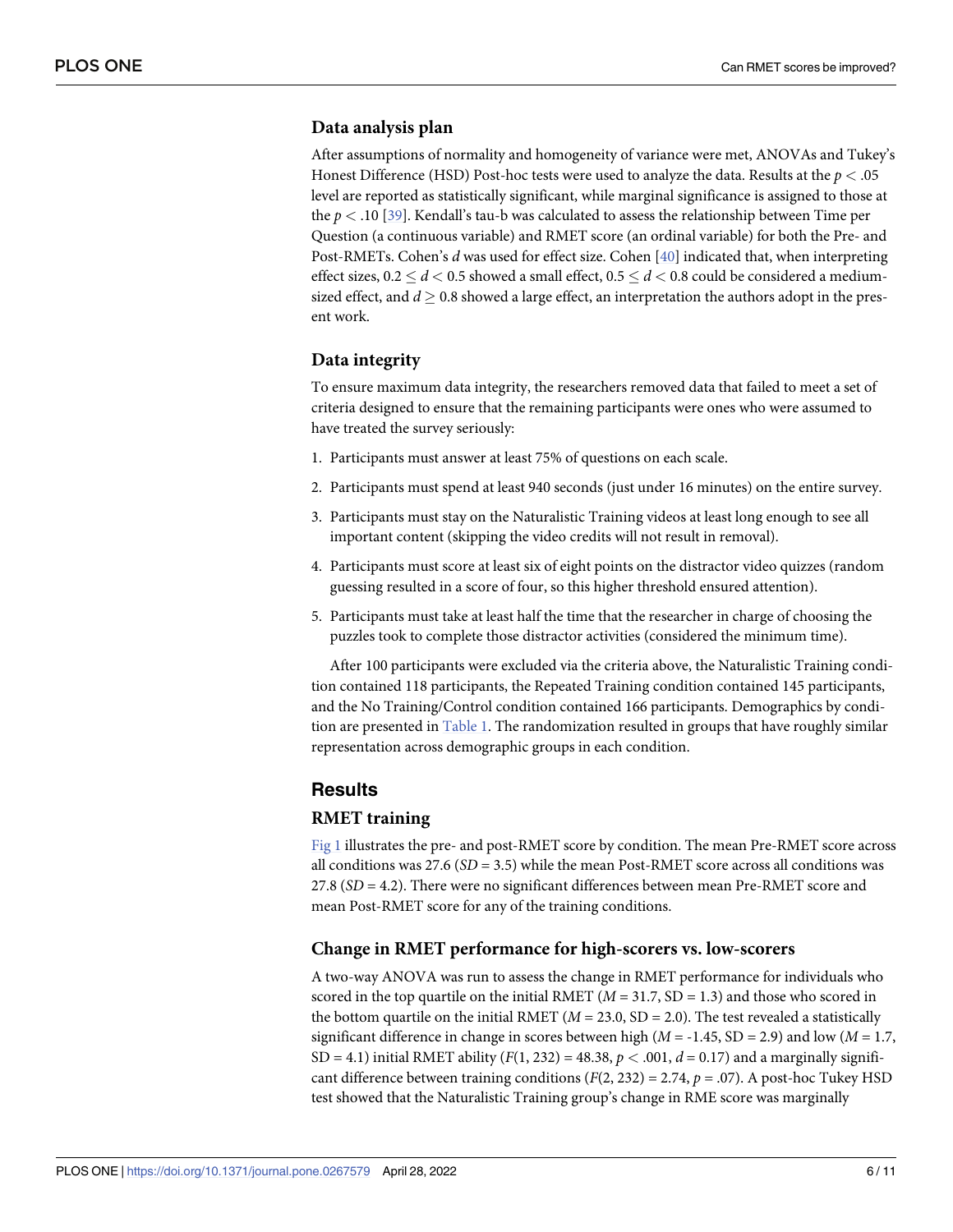| Training<br>Group | Gender<br>(count)  | <b>Median Age</b><br>( IQR) | <b>Native English</b><br>Speakers (count)    | Race/Ethnicity (count)                                                                                                    | <b>US-Natives (count)</b>       |
|-------------------|--------------------|-----------------------------|----------------------------------------------|---------------------------------------------------------------------------------------------------------------------------|---------------------------------|
| Control           | $F(118)$ M<br>(48) | 22(14)                      | Native $(155)$ , Non-<br>$\text{Native}(11)$ | White(140), Asian(10), Hispanic/Latino(7), Black/African American(5),<br>Indigenous American/Native Hawaiian(1), Other(3) | Native(149), Non-<br>native(17) |
| Repeated<br>RMET  | F(107) M<br>(38)   | 23(15.8)                    | Native(135), Non-<br>Native(10)              | White(118), Asian(5), Hispanic/Latino(10), Black/African American(6),<br>Indigenous American/Native Hawaiian(2), Other(4) | Native(135), Non-<br>native(10) |
| Naturalistic      | F(83) M(35)        | 28(22)                      | Native(108), Non-<br>Native $(10)$           | White(98), Asian(8), Hispanic/Latino(4), Black/African American(4),<br>Indigenous American/Native Hawaiian(0), Other(4)   | Native(99), Non-<br>native(19)  |

<span id="page-6-0"></span>**[Table](#page-5-0) 1. Demographics of participants per condition.**

<https://doi.org/10.1371/journal.pone.0267579.t001>

significantly greater than the Control group's change (*p* = .07, 95% CI (-2.60, 0.07)). The interaction term was not significant. [Fig](#page-7-0) 2 visualizes these differences.

Two ANOVAs were used to inspect the marginal effects of training condition at each level of Initial RME ability, with significance evaluated at an alpha level of .025 to adjust for the use of multiple tests. For those participants who presented with Low Initial RME ability (*F*(1, 108)  $= 2.418$ ,  $p = 0.12$ ;  $M = 1.7$ , SD  $= 3.4$ ) and those who scored initially high (High Initial RME ability)  $(F(1, 128) = 0.59, p = .59; M = -1.45, SD = 2.9)$ , the change in RMET scores was not statistically significant.

# **Time per question by RMET score**

A Kendall's tau-b correlation was used to evaluate the relationship between RMET Score and average time per RMET question, in seconds (*Mdn* = 9.5; *IQR* = 3.5–15.5). While RMET Score and time per question were not significantly associated in the pretest ( $\tau_b$  = -0.001, *p* = .97), there was a marginally significant, weak, and negative association in the post-test ( $\tau_b$  = -.06, *p* 





<https://doi.org/10.1371/journal.pone.0267579.g001>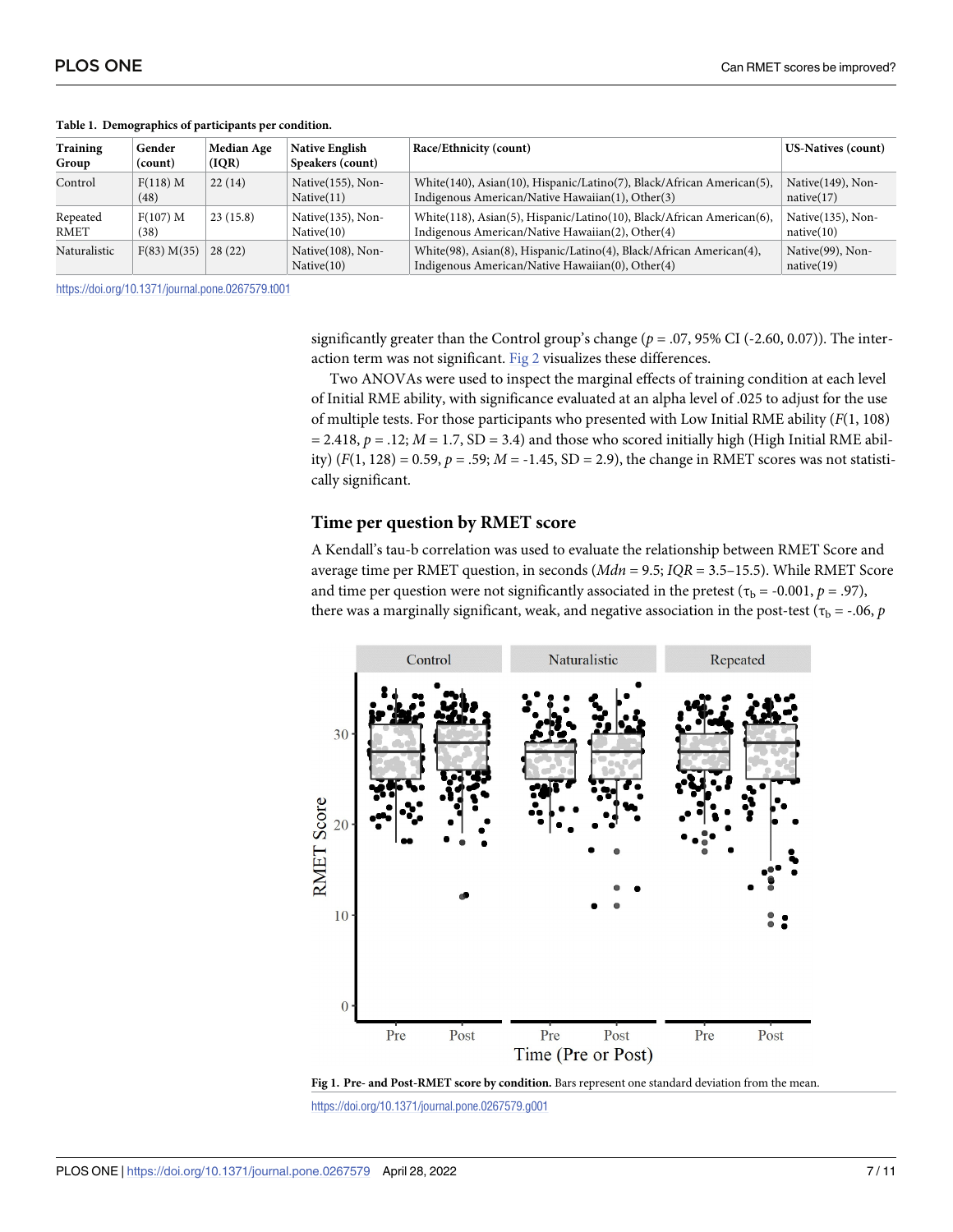<span id="page-7-0"></span>



<https://doi.org/10.1371/journal.pone.0267579.g002>

= .07). Examining this association for both low- and high-skill RME participants separately, no association was found between overall RMET Score and overall average time per question for low-skill participants ( $τ_b$  = 0.002,  $p$  = .98), but a marginally significant, weak, and negative association was uncovered between overall RMET Score and overall average time per question  $(\tau_b = -.11, p = .09)$  for high-skill participants.

# **Discussion**

Hypotheses H1 and H2 were not supported. There were no significant changes between Preand Post-RMET for any of the three training conditions. The lack of effect, specifically for the Naturalistic Training condition, could imply that it is difficult to train individuals to perform better on the RMET. This could imply that the skills needed to succeed at the RMET are linked to those social skills.

The Naturalistic Training used in this study was based upon standard ToM training [[34](#page-10-0)]. When used to help autistic individuals, ToM training is administered in person and by a professional. The method of delivery used in this experiment could have therefore impaired the effectiveness of the training. More work is necessary to decide conclusively whether any type of training can improve an individual's ability to "read faces".

Similarly, the ToM training that informed the Naturalistic Training is generally only administered to children. While some studies have indicated that standard ToM training can be effective for older adults [\[29](#page-10-0), [30](#page-10-0)], little work has examined whether ToM training can be effective for younger to middle-aged adults. Given the average age of the participants in the Naturalistic Training group (*M* = 32.6 years) and the basis for the Naturalistic Training, the training may not have been effective for the population studied.

Hypothesis H3 was not supported. While those with low initial RME ability saw changes which approached an acceptable level of significance, the result was not statistically significant. This could indicate that the training is simply not effective for people who are already good at Reading the Mind in the Eyes, or it could be evidence of regression to the mean, a statistical phenomenon showing that high performers regress toward the mean or average while low performers will more typically see performance gains relative to their starting measurement [\[41\]](#page-10-0). Regression to the mean, in this context, speaks to the observation that average scores for the top 25% performers were on average one-and-a-half points lower (1.45) in the post-RMET, while the bottom 25% saw net gains of near two points (1.7), bringing each group closer to the average than where they started.

Hypothesis H4 was partially supported. All explored associations between average time per question and RMET score were negative, except for the low-skill individuals. While no results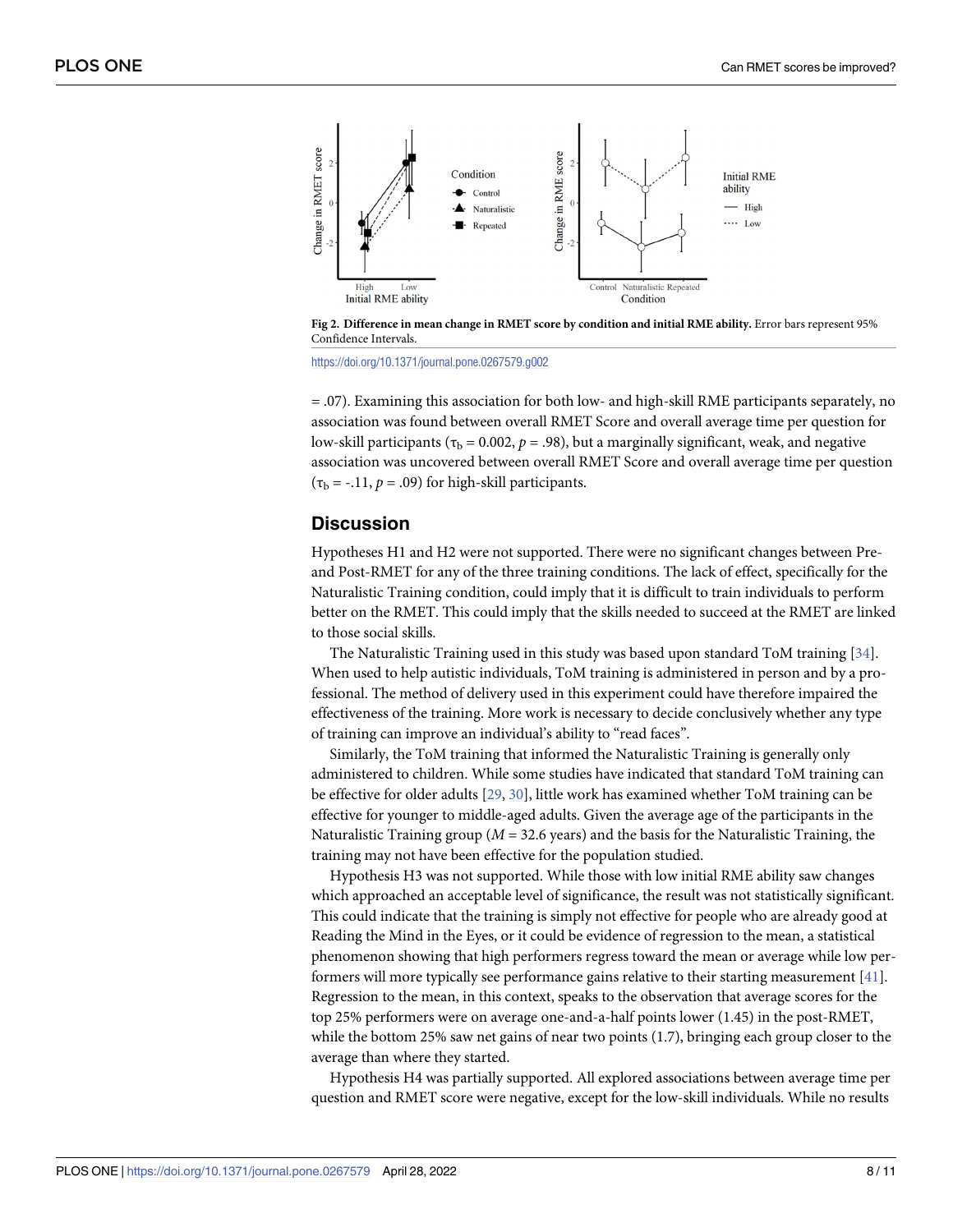reached true statistical significance, the marginally significant results suggest a need for further testing. The data possibly suggest that emotion-state reading is a function of "fast-thinking." In addition, the lack of a result for the low-skill participants, when comparing average response speed and RMET score, suggests that low-skill individuals may not have the proper schemata to classify the emotions in a fast manner. Therefore, no association between speed and score would be expected.

The researchers note a few limitations of the current research. First, because the survey was distributed over the Internet, the experiment was not as tightly controlled as one distributed in a lab setting. Additionally, participants in Naturalistic Training could pause the videos. In sum, despite the researchers' best efforts, completion times and medium of interaction may have varied from participant-to-participant.

Second, the RME describes specific emotion states using words that were potentially problematic for non-native English speakers. The nuanced differences between, say, "despondent" and "dispirited" led to challenges during Naturalistic Training development.

Lastly, it could be that the sample may have contained more naturally good mind-in-theeyes readers than the general population. Cursory analysis revealed a significant difference between RMET performance for this study's sample (Mean = 27.6, *SD* = 3.5) compared to the general population (as reported by Baron-Cohen et al. [\[11\]](#page-9-0), Mean =  $26.2$ , *SD* =  $3.6$ ,  $t(132.4)$  = 2.82,  $p = .01$ , but not compared to their student population, Mean = 28.0, *SD* = 3.5,  $t(113.4)$  =  $-0.75, p = .30.$ 

# **Conclusion**

The aim of this work was to develop and test methods of training individuals to perform better on the RMET. The design of the training was informed by standard Theory of Mind (ToM) training often used as a way to help autistic people address some of the more difficult components of their neurological difference. As ToM has been recognized as a pivotal component of creating more human-friendly AI, RMET and other methods of training ToM seem like logical sources of training data or strategies. The results of the study indicated that there was no effect of this training on RMET score, but the training's effectiveness may have been impacted by its delivery mechanism. Overall, the training was not shown to be effective. Before using the RMET for evaluation or training, generalization issues must be addressed. Further, eye-region imagery alone may not be enough to teach ToM, whether to human- or AI-agents. In future work related to training development, the delivery of training could be in-person to better echo proven ToM training methods and may need to occur over a period of days to weeks, and especially in the case of training machine ToM, ethical considerations around the use of imagery of white faces, cultural differences in emotions, and other concerns must be addressed.

# **Author Contributions**

**Conceptualization:** Kaitlyn M. Ouverson, Stephen B. Gilbert, Michael C. Dorneich.

**Data curation:** Jacklin Hope Stonewall, Kaitlyn M. Ouverson.

**Formal analysis:** Jacklin Hope Stonewall, Kaitlyn M. Ouverson.

**Investigation:** Jacklin Hope Stonewall, Kaitlyn M. Ouverson, Andrina Helgerson.

**Methodology:** Jacklin Hope Stonewall, Kaitlyn M. Ouverson, Stephen B. Gilbert, Michael C. Dorneich.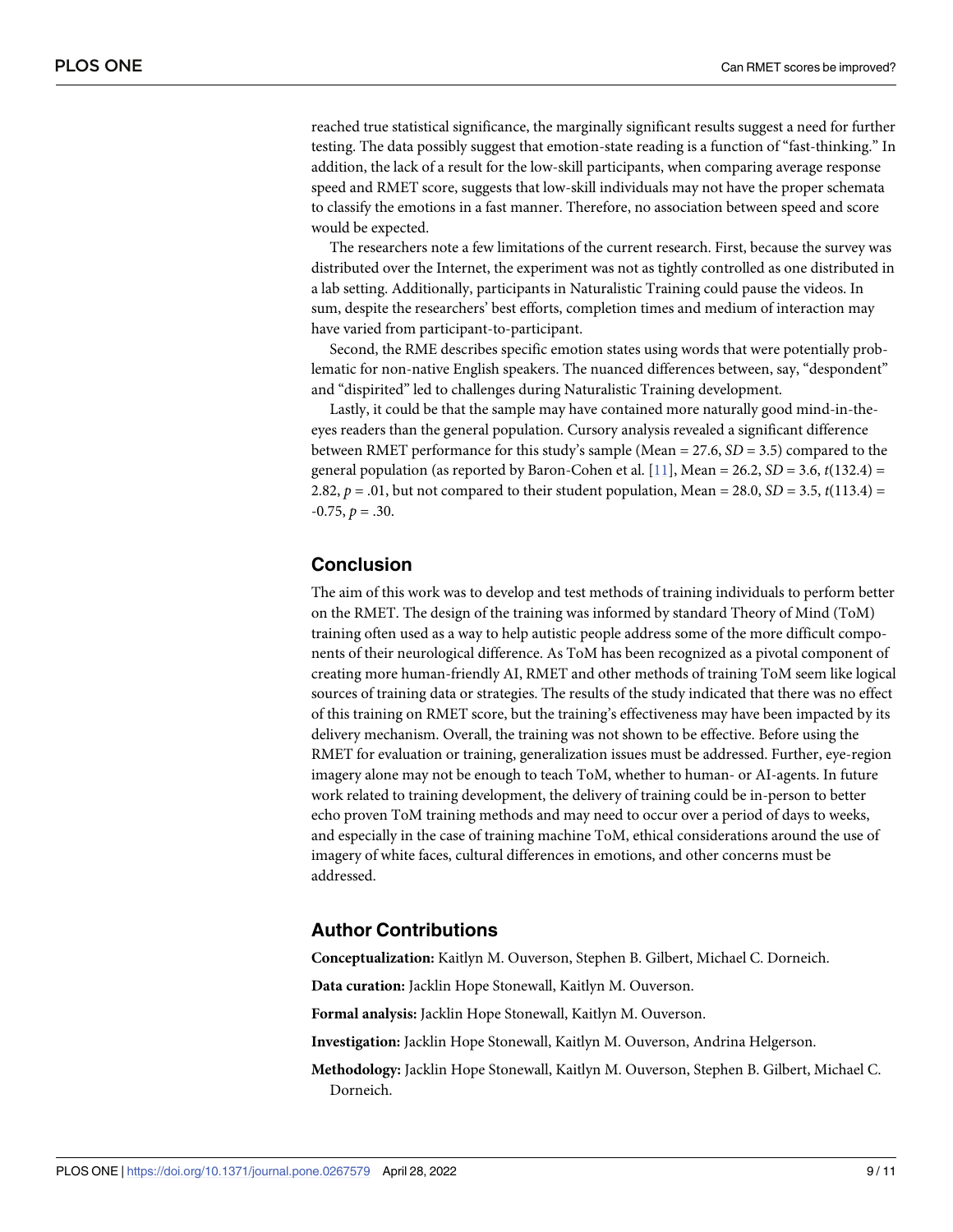- <span id="page-9-0"></span>**Project administration:** Jacklin Hope Stonewall, Kaitlyn M. Ouverson, Stephen B. Gilbert, Michael C. Dorneich.
- **Supervision:** Jacklin Hope Stonewall, Kaitlyn M. Ouverson, Stephen B. Gilbert, Michael C. Dorneich.

**Writing – original draft:** Jacklin Hope Stonewall, Kaitlyn M. Ouverson, Andrina Helgerson.

**Writing – review & editing:** Jacklin Hope Stonewall, Kaitlyn M. Ouverson, Andrina Helgerson, Stephen B. Gilbert, Michael C. Dorneich.

# **References**

- **[1](#page-0-0).** Baron-Cohen S, Jolliffe T, Mortimore C, Robertson M. Another advanced test of theory of mind: Evidence from very high functioning adults with autism or Asperger syndrome. Journal of Child psychology and Psychiatry. 1997; 38(7):813–22. <https://doi.org/10.1111/j.1469-7610.1997.tb01599.x> PMID: [9363580](http://www.ncbi.nlm.nih.gov/pubmed/9363580)
- **[2](#page-0-0).** Premack D, Woodruff G. Does the chimpanzee have a theory of mind? Behavioral and brain sciences. 1978; 1(4):515–26.
- **[3](#page-0-0).** Domes G, Heinrichs M, Michel A, Berger C, Herpertz SC. Oxytocin improves "mind-reading" in humans. Biological psychiatry. 2007; 61(6):731–3. <https://doi.org/10.1016/j.biopsych.2006.07.015> PMID: [17137561](http://www.ncbi.nlm.nih.gov/pubmed/17137561)
- **[4](#page-0-0).** Wellman HM. Theory of mind: The state of the art. European Journal of Developmental Psychology. 2018; 15(6):728–55.
- **[5](#page-0-0).** Wimmer H, Perner J. Beliefs about beliefs: Representation and constraining function of wrong beliefs in young children's understanding of deception. Cognition. 1983; 13(1):103–28. [https://doi.org/10.1016/](https://doi.org/10.1016/0010-0277%2883%2990004-5) [0010-0277\(83\)90004-5](https://doi.org/10.1016/0010-0277%2883%2990004-5) PMID: [6681741](http://www.ncbi.nlm.nih.gov/pubmed/6681741)
- **[6](#page-2-0).** Apperly IA, Wang JJ. Mindreading in Adults. The Cognitive Basis of Social Communication Across the Lifespan. 2021: 96.
- **[7](#page-1-0).** Chan C-L, Jiang JJ, Klein G. Team task skills as a facilitator for application and development skills. IEEE Transactions on Engineering Management. 2008; 55(3):434–41.
- **[8](#page-1-0).** Bender L, Walia G, Kambhampaty K, Nygard KE, Nygard TE, editors. Social sensitivity correlations with the effectiveness of team process performance: An empirical study. Proceedings of the ninth annual international conference on international computing education research; 2012.
- **[9](#page-1-0).** Woolley AW, Chabris CF, Pentland A, Hashmi N, Malone TW. Evidence for a collective intelligence factor in the performance of human groups. science. 2010; 330(6004):686–8. [https://doi.org/10.1126/](https://doi.org/10.1126/science.1193147) [science.1193147](https://doi.org/10.1126/science.1193147) PMID: [20929725](http://www.ncbi.nlm.nih.gov/pubmed/20929725)
- **[10](#page-2-0).** Cuzzolin F, Morelli A, Cirstea B, Sahakian BJ. Knowing me, knowing you: theory of mind in AI. Psychological medicine. 2020 May; 50(7):1057–61. <https://doi.org/10.1017/S0033291720000835> PMID: [32375908](http://www.ncbi.nlm.nih.gov/pubmed/32375908)
- **[11](#page-2-0).** Baron-Cohen S, Wheelwright S, Hill J, Raste Y, Plumb I. The "Reading the Mind in the Eyes" Test revised version: a study with normal adults, and adults with Asperger syndrome or high-functioning autism. The Journal of Child Psychology and Psychiatry and Allied Disciplines. 2001; 42(2):241–51.
- **[12](#page-1-0).** Deary I. Looking down on human intelligence: From psychometrics to the brain: OUP Oxford; 2000.
- **[13](#page-1-0).** Hess KL, Morrier MJ, Heflin LJ, Ivey ML. Autism treatment survey: Services received by children with autism spectrum disorders in public school classrooms. Journal of autism and developmental disorders. 2008; 38(5):961–71. <https://doi.org/10.1007/s10803-007-0470-5> PMID: [17929155](http://www.ncbi.nlm.nih.gov/pubmed/17929155)
- **[14](#page-1-0).** Hallerbäck MU, Lugnegård T, Hjärthag F, Gillberg C. The Reading the Mind in the Eyes Test: test–retest reliability of a Swedish version. Cognitive neuropsychiatry. 2009; 14(2):127–43. [https://doi.org/10.1080/](https://doi.org/10.1080/13546800902901518) [13546800902901518](https://doi.org/10.1080/13546800902901518) PMID: [19370436](http://www.ncbi.nlm.nih.gov/pubmed/19370436)
- **[15](#page-1-0).** Pinkham AE, Penn DL, Green MF, Harvey PD. Social cognition psychometric evaluation: Results of the initial psychometric study. Schizophrenia bulletin. 2016; 42(2):494-504. [https://doi.org/10.1093/schbul/](https://doi.org/10.1093/schbul/sbv056) [sbv056](https://doi.org/10.1093/schbul/sbv056) PMID: [25943125](http://www.ncbi.nlm.nih.gov/pubmed/25943125)
- **[16](#page-1-0).** Berent I, Barrett LF, Platt M. Essentialist biases in reasoning about emotions. Frontiers in psychology. 2020; 11. <https://doi.org/10.3389/fpsyg.2020.562666> PMID: [33071889](http://www.ncbi.nlm.nih.gov/pubmed/33071889)
- **17.** Ekman P. Are there basic emotions? Psychological Review. 1992.
- **[18](#page-1-0).** Ekman P, Heider KG. The universality of a contempt expression: A replication. Motivation and emotion. 1988; 12(3):303–8.